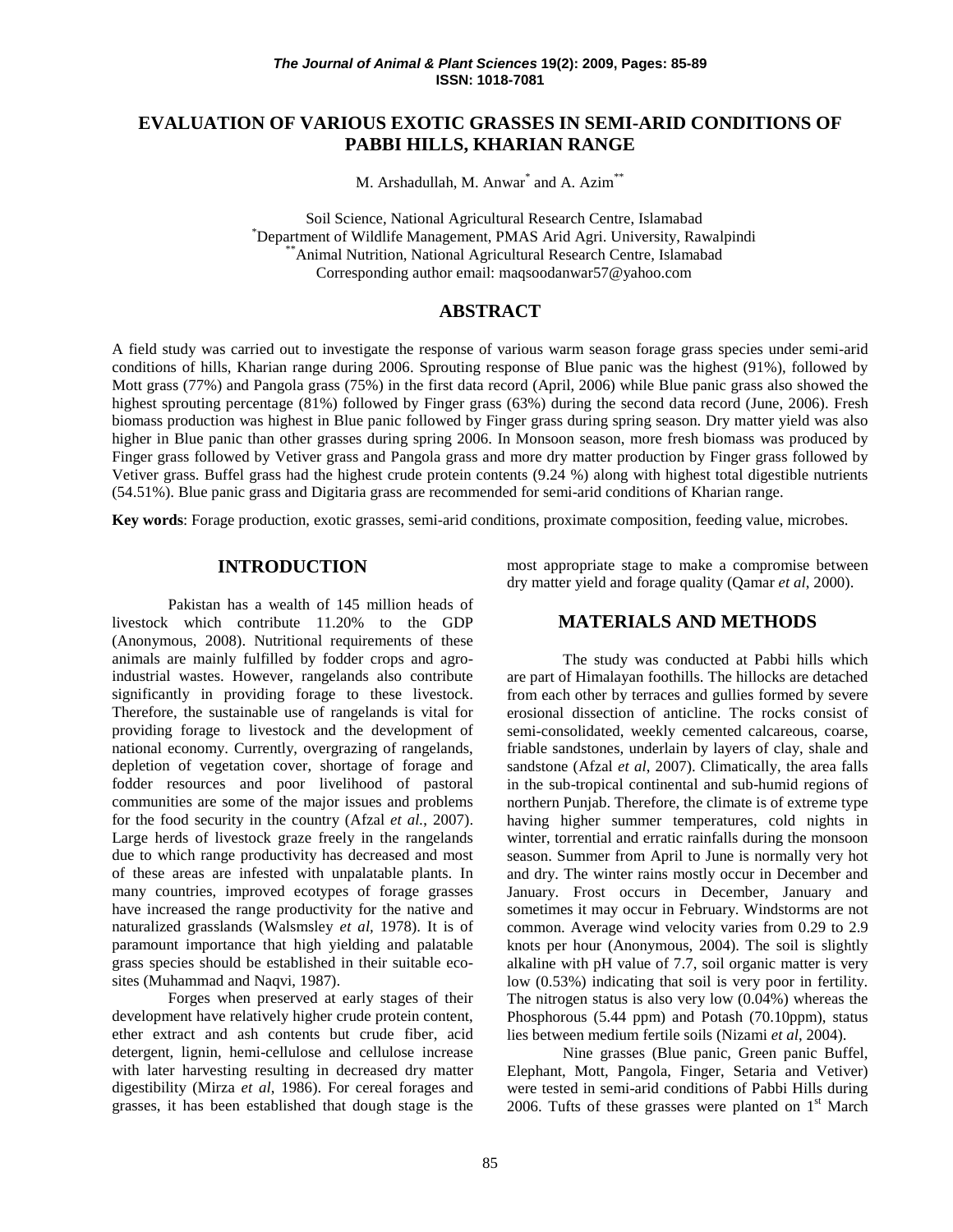2006 with 50cm interspacing in 35x35m plots having 64 slips/tufts per plot. The experiment was designed in randomized complete block design factorial (RCBD). Data on sprouting was recorded on  $1<sup>st</sup>$  April, 2006 (30 days after planting) and  $2<sup>nd</sup>$  June, 2006 (94 days after planting) and calculated with the help of the following formula:

Sprouted slips/tufts Sprouting percentage = -----------------------------x 100 Total slips/tufts

Data on fresh and dry matter production were collected from the same plots in spring 2006 (first week of April) and monsoon (last week of September) at 50% flowering stage. Three quadrats (1m x 1m) were laid down randomly and harvested for fresh and dry matter determinations. The green biomass was derived through the following formula:

Fresh biomass weight Green biomass (t ha-1 ) = --------------------------------x10 Area in m2

Plant samples were air dried until the weight of dry matter became constant. Percent moisture contents were calculated with the help of following formula:

$$
\% \text{ water} = \frac{(W_1 - W_2)}{W_1}
$$

Where  $W_1$  = fresh weight of forage  $(gm^2)$  $W_2$  = air dried weight of forage (gm<sup>-2</sup>):

The air dried plant samples were oven dried at 100°C for 24 hours for chemical analysis.

**Chemical Analysis:** Dry Matter (DM), Crude Protein (CP), Crude Fiber (CF), Ether Extract (EE) and ash of the samples were determined according to AOAC (1994). The dry matter was determined by drying the samples at 80°C till constant weight. Crude protein was estimated by micro kjeldhal method. Oven dried sample was digested with  $H_2SO_4$  in the presence of catalyst mixture containing  $K_2SO_4$  and  $CuSO_4$ . A known aliquate of the diluted sample was distilled in the presence of 10 ml of 2% boric acid solution and titrated against standard  $0.1 \text{ N H}_2\text{SO}_4$ . The percent of nitrogen was calculated for the estimation of CP. The ether extract in a sample was determined by extracting with diethyl ether at  $60^{\circ}$ C in soxhlet's apparatus. For crude fiber, sample was reflexed first with 1.25% H2SO4 and subsequently with 1.25% NaOH for 30 minutes each to dissolve acid and alkali soluble component present in it. The residue containing CF was dried to a constant weight and the dried residue was ignited in muffle furnace, loss of weight on ignition was calculated to express it as CF. For ash, sample was ignited in muffle furnace at  $550^{\circ}$ C to burn all the organic

matter and leftover was weighed as ash. The nitrogen free extract (NFE) was calculated by subtracting the sum of CP, EE, CF and ash from sample weight on dry matter basis. Presence of total digestible nutrients (TDN) was determined with the help of following regression equation;

 $\%TDN = -26.685 + 1.334(CF) + 6.598(EE) +$ 1.428 (NFE) +  $0.967$  (Pr) –  $0.002$  (CF) 2– $0.670$  (EE) 2– 0.024 (CF) (NFE)–0.055 (EE) (NFE)–0.146(EE) (Pr) + 0.039 (EE) 2 (Pr)

**Nitrogen-Free Extract:** Nitrogen-free extract was determined on dry matter basis as;

% NFE =  $100 - (% \text{ crude protein} + % \text{crude fiber})$  $+$  % ether extract  $+$  % Ash)

The data were subjected to analysis of variance (ANOVA) and means were separated by using Least Significant Differences (LSD) (Steel *et al*., 1997).

## **RESULTS AND DISCUSSION**

**Grass Establishment:** Data given in table-2 showed sprouting response of different grass species under study were recorded on 1<sup>st</sup> April, 2006. Sprouting percentage of Blue panic grass was the highest (91%) followed by Mott grass (77%) and Pangola grass (75%). Soon after most of the sprouting plants became dried due to lack of rains and rising temperature. However, good showers of rainfall were received during May 2006 due to which the penetrating buds started sprouting after good soil moisture condition. Hence, second observation was taken on  $1<sup>st</sup>$  June 2006. In this observation sprouting percentage was again highest in Blue panic grass (81%), followed by Finger grass (63%) and Pangola grass (51%). The data suggested that both Blue panic and Finger grasses were comparatively more drought tolerant than the other grasses included in the study. Although the sprouting response in Vetiver grass was not very high (56%), it does not seem to be affected much due to the dry conditions in June (46%). Data showed that establishment and vigor of Blue panic grass, locally called 'Girm' is the best among all the nine grass species tested for the study.

**Biomass Production:** Forage production of these grass species grown during March 2006 was determined twice during 2006-07. During spring 2006, Blue panic attained the highest green biomass  $(4.26 \text{ t} \text{ ha}^{-1})$  than other eight grass species Second highest fresh weight was gained by Finger grass  $(2.85 \text{ t ha}^{-1})$ , followed by Vetiver grass  $(1.5 \text{ t})$ ha<sup>-1</sup>) (Table 2). During the monsoon season, fresh biomass showed a general increase. Finger grass gained the highest fresh weight with  $8.03$  t ha<sup>-1</sup> followed by Vetiver grass  $(7.59 \text{ t ha}^{-1})$ , Pangola grass  $(7.40 \text{ t ha}^{-1})$  and Blue panic  $(6.24 \text{ tha}^{-1})$ .

Dry matter production during spring was the highest  $(1.09 \text{ t} \text{ ha}^{-1})$  in Blue panic followed by Finger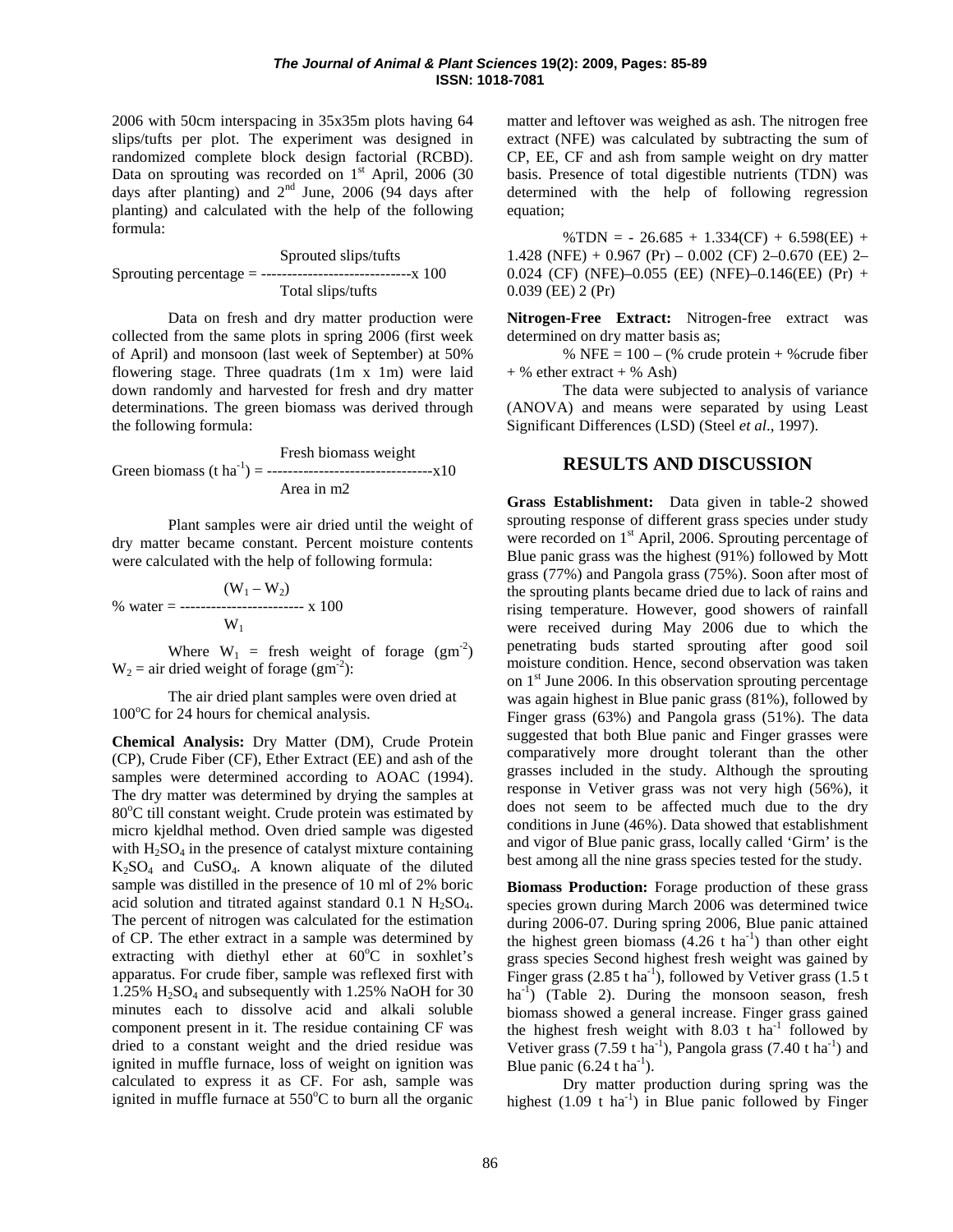#### *The Journal of Animal & Plant Sciences* **19(2): 2009, Pages: 85-89 ISSN: 1018-7081**

grass  $(1.01 \text{ t ha}^{-1})$  (Table 2). Except Vetiver grass  $(0.53 \text{ t})$ ha<sup>-1</sup>), all the remaining grasses showed very low DM production. This was probably due to the reason that grasses were young, only one month old, and could not have established properly by that time. After about six months of their plantation, i.e. in September 2006, the grasses showed improvement in forage production. Finger grass produced the highest dry weight  $(3.01 \text{ t ha}^{-1})$ followed by Vetiver grass  $(2.88 \text{ t ha}^{-1})$ , Blue panic grass  $(2.79 \text{ t ha}^{-1})$  and Pangola grass  $(1.47 \text{ t ha}^{-1})$  (Table 2). Afzal and Ullah (2007) reported that *Digitaria*

vegetatively dividing runners, hence, are not recommended for large scale plantation due to high cost of operation to grow these grasses through runner planting. However, they recommended growing these grasses in small pockets where good soil and comparatively ample moisture is available to increase DM productivity of the range area. Next higher DM yield was given by the Vetiver grass (Table-2). However, this grass has very low palatability but is frequently used in soil conservation practices. Keeping in view the good growth and sol binding properties it is recommended for conservation operations in the eroded areas.

|  |  |  | $Aizar$ and $Dizar$ (2007) reported that $Diziarra$ | 5101 |
|--|--|--|-----------------------------------------------------|------|
|  |  |  | spp. (Finger and Pangola grasses) were established  | soil |

| S. No. | <b>Common name</b> | <b>Botanical name</b> | <b>Source</b> | <b>Brief description</b>                              |
|--------|--------------------|-----------------------|---------------|-------------------------------------------------------|
| 1      | Blue panic grass   | Panicum antidotale    | Pakistan      | Vigorous, profusely branches stem up to 2.5mhigh,     |
|        |                    |                       |               | long blue green leaves, stem soon becomes hard,       |
|        |                    |                       |               | can acquire bitter taste due to accumulation of       |
|        |                    |                       |               | oxalic acid.                                          |
| 2      | Green panic        | Panicum maximum       | Tanzania      | Tufted perennial up to 3.5m tall, very succulent and  |
|        | grass              |                       |               | nutritious, suitable for mix seeding with legumes.    |
| 3      | Buffel grass       | Cenchrus ciliaris     | Tanzania      | Tufted tussock farming grass, stem up to 1.5m high,   |
|        |                    |                       |               | long strong root system, high protein<br>and          |
|        |                    |                       |               | digestibility.                                        |
| 4      | Elephant grass     | Pennesetum            | Tanzania      | Tall, erect, thick stem up to 4.5m high, planted like |
|        |                    | purpureum             |               | sugarcane, culms having three nodes are cut into      |
|        |                    | Var. merkeri          |               | pieces and buried in the soil up to two nodes with    |
|        |                    |                       |               | $3rd$ above the ground.                               |
| 5      | Mott grass         | Pennesetum benthium   | Pakistan      | Tall, erect, stem up to 6.5 m high, planted like      |
|        |                    | Vr. Giant napier      |               | sugarcane, culms having three nodes are cut into      |
|        |                    |                       |               | pieces and buried in the soil up to two nodes with    |
|        |                    |                       |               | $3rd$ above the ground.                               |
| 6      | Pangola grass      | Digitaria decumbens   | West          | Erect stem up to 1m tall, from open turf, pasture     |
|        |                    |                       | Indies        | grass, stands tramping and grazing, nutritious but    |
|        |                    |                       |               | quality declines sharply with age.                    |
| 7      | Finger grass       | Digitaria             | Zimbabwe      | Profusely branched stem up to 60cm tall, grow on      |
|        |                    | swazilandensis        |               | poor soils, tolerates drought, low yielding, less     |
|        |                    |                       |               | palatable, good soil binder.                          |
| 8      | Setaria grass      | Setaria anceps        | Kenya         | Tufted, perennial, stem up to 2m high, compressed     |
|        |                    |                       |               | lower parts leaves up to 40cm long glabrous,          |
|        |                    |                       |               | panicle dense cylindrical, nutritious and highly      |
| 9      | Vetiver grass      | Vetiveria zizynoides  | Kenya         | palatable.                                            |
|        |                    |                       |               |                                                       |

Source: Muhammad (1989)

Response of Blue Panic grass was encouraging in terms of sprouting, fresh and dry matter production, however, being a tall and comparatively coarse grass, it does not have good palatability index as that of other tested grasses (Ullah *et al.*, 2006). Buffel grass did not give comparatively good response probably due to heavy soil of the experimental area whereas its satisfactory establishment and healthy growth have been well documented even in more adverse climatic conditions of hot sandy deserts of Pakistan. These findings are in agreement with Afzal and Ullah (2007). Buffel and Setaria grass species are recommended for further range reseeding trials in the semi-arid conditions of Pabbi Hills.

**Moisture Contents:** Moisture contents of 60 to 69 percent in harvested biomass of different grasses were recorded in the study (Table-2). Meangal and Kirkby (1987) reported that old leaves of plant tissue might contain water contents from 75 to 85 percent of the fresh weight. This depicts that harvested material in addition to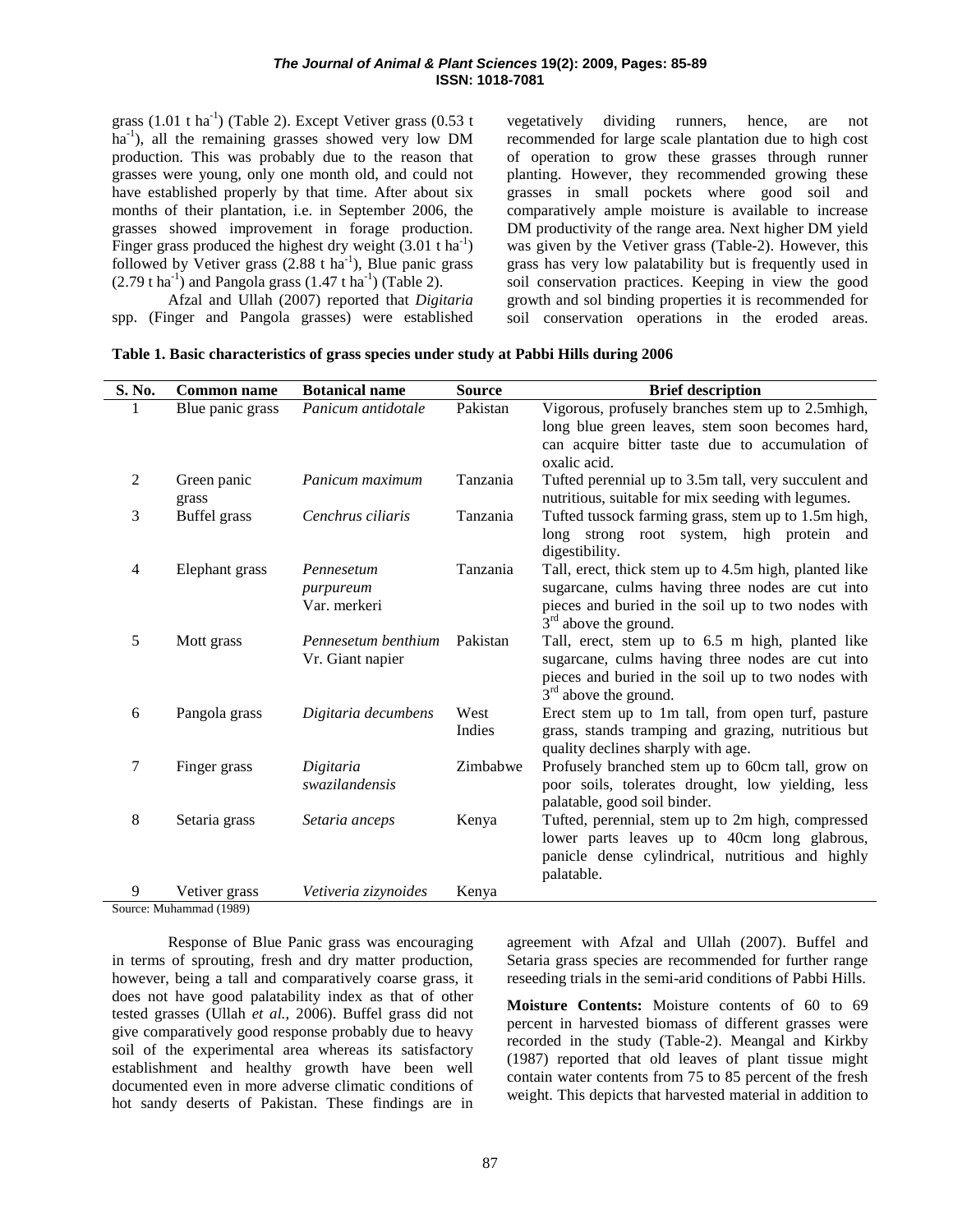#### The Journal of Animal & Plant Sciences 19(2): 2009, Pages: 85-89 ISSN: 1018-7081

green leaves also contained previous year's old growth that reduced moisture level in the plant tissue. The other reason for low water level could be the semi-arid conditions of the study site. Results indicated that percent moisture contents were higher during the monsoon season as compared to spring (Table-2). Succulence of forage species depends on the level of percent moisture. In this study, Mott grass had comparatively higher moisture contents in both seasons than other forage grasses  $(66\%$  and  $69\%)$  in spring and monsoon, respectively. However, the difference in moisture contents of grasses is non-significant. Digestibility of forage is dependent on the moisture level of harvested plants. These results are also in line with Ullah et al.  $(2007)$ .

#### Sprouting percentage, Fresh and Dry Weight and Moisture Contents of grasses at Pabbi Hills Table 2. during 2006. (average of three replications)

| Name of           | Sprouting %age   |                         | Fresh Weight $(t \text{ ha}^{-1})$ |                    | Dry Weight $(t \, ha^{-1})$ |                    | <b>Moisture contents</b> |                |
|-------------------|------------------|-------------------------|------------------------------------|--------------------|-----------------------------|--------------------|--------------------------|----------------|
| Grass             | 1 <sub>st</sub>  | 2 <sup>nd</sup><br>June | <b>Spring</b>                      | <b>Monsoon</b>     | <b>Spring</b>               | <b>Monsoon</b>     | <b>Spring</b>            | <b>Monsoon</b> |
|                   | <b>April</b>     | 2006                    | 2006                               | 2006               | 2006                        | 2006               | 2006                     | 2006           |
|                   | 2006             |                         |                                    |                    |                             |                    |                          |                |
| <b>Blue panic</b> | 91 <sup>a</sup>  | 81 <sup>a</sup>         | 4.26 <sup>a</sup>                  | $6.24^{ab}$        | 1.09 <sup>a</sup>           | $2.79^{a}$         | $66^{NS}$                | $67^{NS}$      |
| Green panic       | 16 <sup>gh</sup> | 16 <sup>gh</sup>        | 0.78 <sup>g</sup>                  | 1.30 <sup>ef</sup> | $0.26^e$                    | 0.45               | 65                       | 65             |
| <b>Buffel</b>     | 34 <sup>e</sup>  | $34^d$                  | $0.42$ <sup>hc</sup>               | 2.89 <sup>c</sup>  | 0.16 <sup>d</sup>           | $0.94^{\circ}$     | 61                       | 67             |
| <b>Elephant</b>   | $56^{\rm d}$     | 08 <sup>ki</sup>        | $0.11^{lm}$                        | $0.43^{ij}$        | 0.04 <sup>h</sup>           | $0.17^{\text{dh}}$ | 64                       | 60             |
| <b>Mott</b>       | $77^{ab}$        | 16 <sup>gh</sup>        | 0.06 <sup>mn</sup>                 | 0.06 <sup>lm</sup> | 0.02 <sup>mn</sup>          | 0.06 <sup>lm</sup> | 66                       | 69             |
| Pangola           | $75^{ab}$        | $51^{\circ}$            | 0.49 <sup>h</sup>                  | $7.40^{\rm a}$     | $0.29^e$                    | 1.47 <sup>b</sup>  | 63                       | 67             |
| Finger            | $63^{\circ}$     | $63^{\circ}$            | $2.85^{b}$                         | 8.03 <sup>a</sup>  | 1.01 <sup>a</sup>           | 3.01 <sup>a</sup>  | 65                       | 66             |
| <b>Setaria</b>    | $62^{\circ}$     | $34^d$                  | 0.44 <sup>h</sup>                  | $2.95^{\circ}$     | 0.16 <sup>g</sup>           | $0.99^d$           | 63                       | 67             |
| <b>Vetiver</b>    | $56^{\circ}$     | $46^{\rm d}$            | 1.50 <sup>d</sup>                  | $7.59^{a}$         | $0.53^{\circ}$              | $2.88^{a}$         | 65                       | 66             |

Note: values followed by same letter(s) are statistically similar at  $P=0.05$  level of significance.

Table 3. Proximate composition of grasses (% DM) at Pabbi Hills during 2006 (average of three replications, two cuttings)

| Name of<br>Grass  | Dry matter | Crude<br>Protein       | <b>Crude</b><br><b>Fiber</b> | Ash                | <b>Ether</b><br>extract | Nitrogen-<br>free  | <b>Total</b><br>digestible |
|-------------------|------------|------------------------|------------------------------|--------------------|-------------------------|--------------------|----------------------------|
|                   |            |                        |                              |                    |                         | extract            | nutrients                  |
| <b>Blue panic</b> | 35.76      | 70 <sub>bc</sub><br>6. | $43.65^{\circ}$              | $7.48^{b}$         | $4.22^{ab}$             | $37.95^{b\bar{c}}$ | $52.07^{ab}$               |
| Green panic       | 35.08      | 5.48 <sup>cd</sup>     | $40.70^{\rm a}$              | $11.45^b$          | $5.33^{a}$              | $37.04^{\circ}$    | $47.69^{bc}$               |
| <b>Buffel</b>     | 37.41      | $9.24^{\text{a}}$      | $36.75^{\circ}$              | $7.08^{b}$         | $5.56^{\circ}$          | $41.37^{ab}$       | $54.51^{\circ}$            |
| <b>Elephant</b>   | 37.71      | $7.19^{b}$             | $30.79^{\rm a}$              | $17.24^{\rm a}$    | $5.88^{a}$              | $38.90^{b}$        | $47.36^{\circ}$            |
| Mott              | 35.58      | $6.42^{bc}$            | $32.50^{ab}$                 | $11.63^{ab}$       | $3.02^{\circ}$          | $48.23^a$          | $53.82^a$                  |
| Pangola           | 28.38      | 5.87 <sup>cd</sup>     | $37.18^{ab}$                 | $9.35^{b}$         | $6.53^{\rm a}$          | $41.07^{ab}$       | $48.98^{bc}$               |
| <b>Finger</b>     | 26.24      | $6.20^{bc}$            | $38.83^{a}$                  | $11.67^{ab}$       | $4.25^{ab}$             | $39.05^{b}$        | $50.41^{ab}$               |
| <b>Setaria</b>    | 42.39      | $7.19^{b}$             | $38.18^{a}$                  | $12.33^{\rm a}$    | $3.00^\circ$            | $39.30^{b}$        | $52.76^{\circ}$            |
| <b>Vetiver</b>    | 25.57      | 4.03 <sup>e</sup>      | 43.09 <sup>cd</sup>          | 6.68 <sup>cd</sup> | $4.84^{ab}$             | $41.36^{ab}$       | $50.22^{ab}$               |
|                   |            | $LSD=2$                | $LSD=7$                      | $LSD=6$            | $LSD=2$                 | $LSD=5$            | $LSD=3$                    |

Note: proximate values followed by same letter(s) are statistically similar at P=0.05 level of significance

Chemical Analysis: Proximate composition of grasses under study on percent dry matter basis is shown in Table-3. Buffel grass had the highest crude protein (9.24%) along with the highest total digestible nutrients  $(54.51\%)$  among all the grasses. Feeding value of forage is associated with two important factors, crude protein and total digestible nutrients (Afzal and Ullah, 2007). Bose and Balakrishnan (2001) reported that crude protein below 6-7 percent causes low milk, meat and wool production. Reproduction process of livestock may also be disturbed. Low level of crude protein may also depress

the microbial activity in the rumen of the animals due to less availability of nitrogen.

**Recommendations:** Based on the results of the study. Finger grass (Digitaria swazilandensis) could be recommended for eroded soils of Pothwar Plateau with ample moisture due to its good soil binding property. Buffel grass (Cenchrus ciliaris) and Blue panic grass (Panicum antidotale) are recommended for this area on the basis of having higher biomass production and better